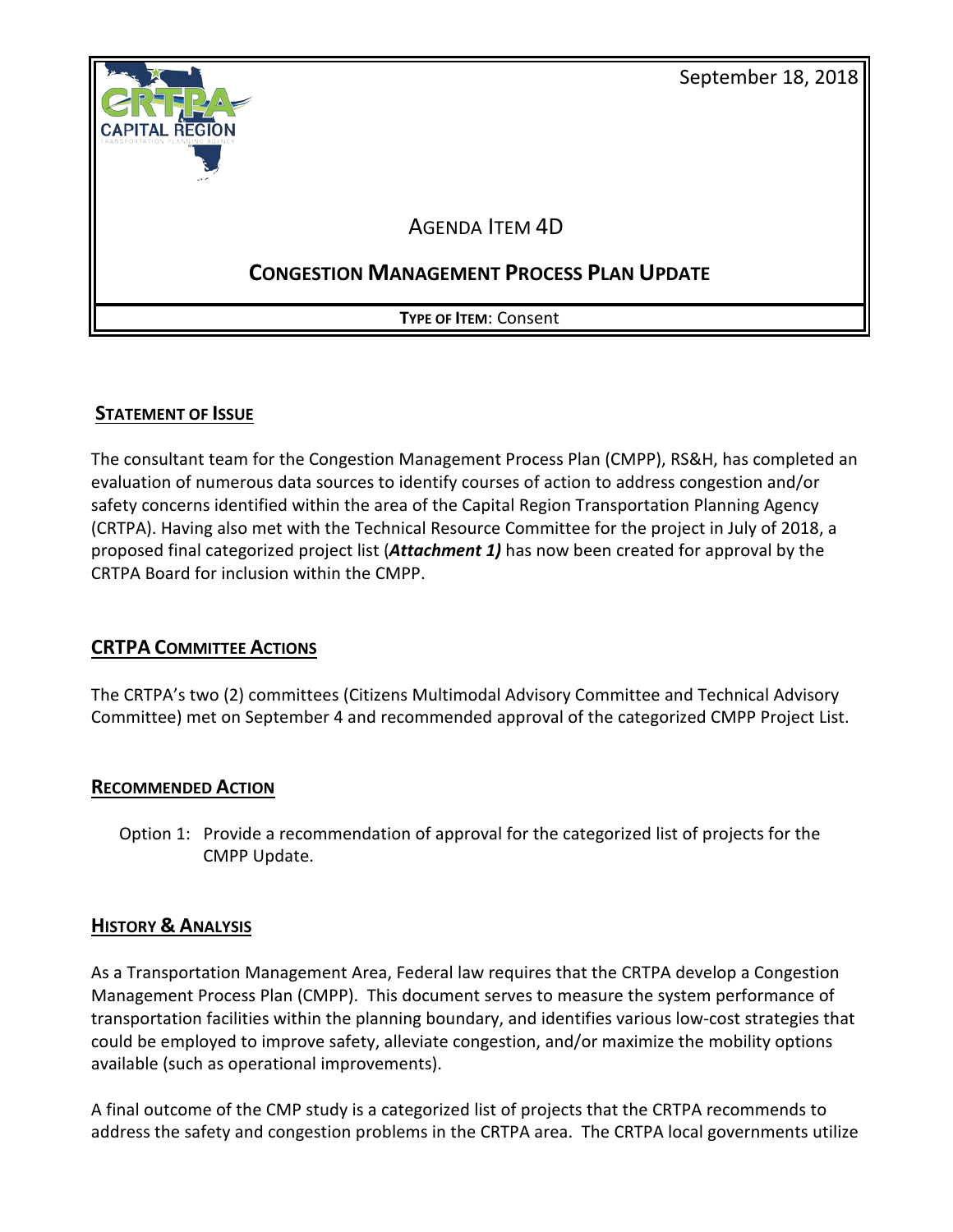the CMP when making decisions regarding the investment of resources in the transportation infrastructure of the region, and the CRTPA utilizes the document to identify potential solutions to congestion that can be accomplished as a companion to the adopted Regional Mobility Plan.

The consultant for the CMP project, RS&H, spent several months analyzing congestion and crash data within the CRTPA area. Trends and issues that were identified were then shared with CRTPA staff, the CMP's Technical Resource Committee, and the CRTPA Advisory Committees for their input and consideration.

# **RECENT ACTIVITY**

A Draft list of potential CMP Projects were presented to the CRTPA Advisory Committees for review and consideration at their June 5, 2018 committee meetings. Since that time, the project list was again presented to the Technical Resource Committee for the CMPP (in July ) for input and further consideration. Following the meeting, the consultant finalized the project list into categorized projects by county for consideration of final adoption by the CRTPA Board as part of the CMPP. The CRTPA advisory committees both reviewed this categorized list (*Attachment 1*) at their respective September 4, 2018 advisory committee meetings and made a recommendation of approval.

# **NEXT STEPS**

Upon approval, the final documentation of the CMPP will be packaged into a report and made available to the public on the CRTPA webpage.

# **OPTIONS**

- OPTION 1: Provide a recommendation of approval for the categorized list of projects for the CMPP Update.
- Option 2: CRTPA Board Discretion.

# **ATTACHMENT**

Attachment 1: CRTPA Congestion Management Categorized Project List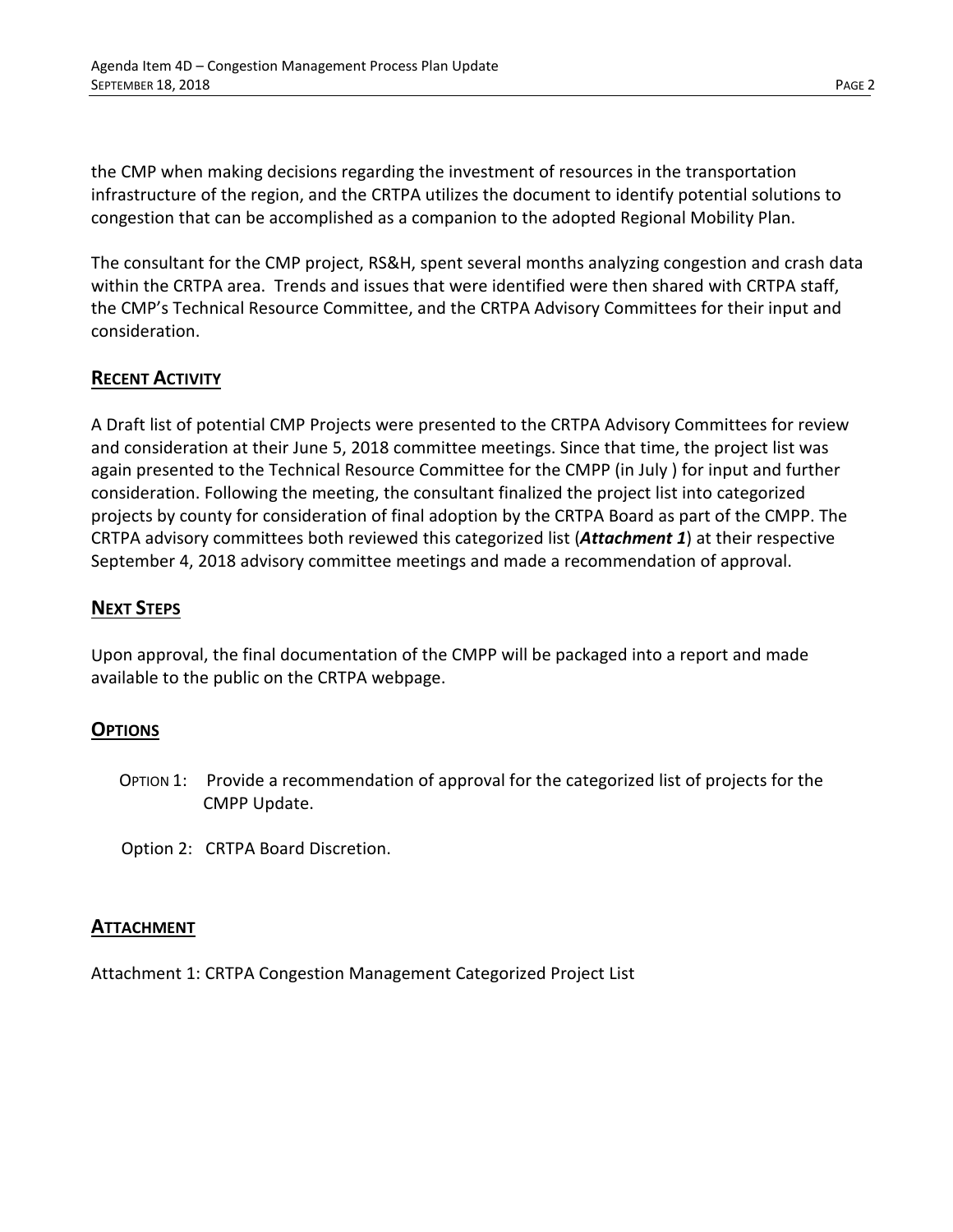| <b>SAFETY: FATALITIES</b> |                                                    |                                                                                                                                                                         |                                                                                            |
|---------------------------|----------------------------------------------------|-------------------------------------------------------------------------------------------------------------------------------------------------------------------------|--------------------------------------------------------------------------------------------|
| County                    | <b>Location</b>                                    | Project/Strategy                                                                                                                                                        | <b>Supporting Data</b>                                                                     |
| <b>LEON</b>               | Springhill Rd. near Bice Rd.                       | Addition of approximately 1 mile of guardrail approixmately 3.3 miles<br>south of Capital Circle SW                                                                     | 2 fatalities; 7 other lane dep<br>crashes                                                  |
|                           | Tennessee St. (Monroe St. to Capital Circle<br>SW) | 1. Exclusive bicycle/scooter accommodation west of Ocala Street; existing<br>travel lanes remain in the same configuration<br>2.<br>Bicycle-Pedestrian-Driver Education | 9 fatalities: 3 scooter/motor<br>Vehicle.; 1 bicycle vs. vehicle<br>pedestrian vs. vehicle |
| <b>GADSDEN</b>            | US 90/SR 10 (West of Leon County Line)             | 1. Addition of rumble striping and increased signage (\$859,171.35)<br>2. Addition of inside shoulder (\$1,500,000)                                                     | 4 fatalities - lane departure                                                              |
| WAKULLA                   | Spring Creek Highway at MLK Blvd.                  | Increased signage                                                                                                                                                       | 3 fatalities - angle crashes                                                               |

| County  | <b>Location</b>                                      | <b>Project/Strategy</b>                                                                                                                                           | <b>Supporting Data</b>                             |
|---------|------------------------------------------------------|-------------------------------------------------------------------------------------------------------------------------------------------------------------------|----------------------------------------------------|
| WAKULLA | US 98/Coastal Highway at US<br>319/Sopchoppy Highway | Increase advanced warning signage for each intersection leg                                                                                                       | ADT: 9700 vehicles<br>Crash Rate: 2.165 crashes/n  |
|         | US 98/Coastal Highway at Bloxham Cutoff<br>Rd.       | 1. Addition of "CROSS TRAFFIC DOES NOT STOP" sign for Bloxham Cutoff<br>Rd. (\$312.15)<br>2. Evaluate horizontal geometry                                         | IADT: 2100 vehicles<br>Crash Rate: 2.174 crashes/n |
|         | US 98/Coastal Highway at Woodville<br>Highway        | 1. New striping and improved pavement markings (\$1,096.71)<br>2. Illuminate bicycle/multi-use path (\$920)<br>3. Evaluate the lighting needs of the intersection | ADT: 4750 vehicles<br>Crash Rate: 2.307 crashes/n  |

# **CRTPA Congestion Management Projects: CATEGORIZED BY COUNTY**

# **SAFETY: INTERSECTION AND SEGMENT CRASHES**

# **Attachment 1**

er lane departure

oter/motorcycle vs. vs. vehicle; 2

 $c$  crashes/million

crashes/million

' crashes/million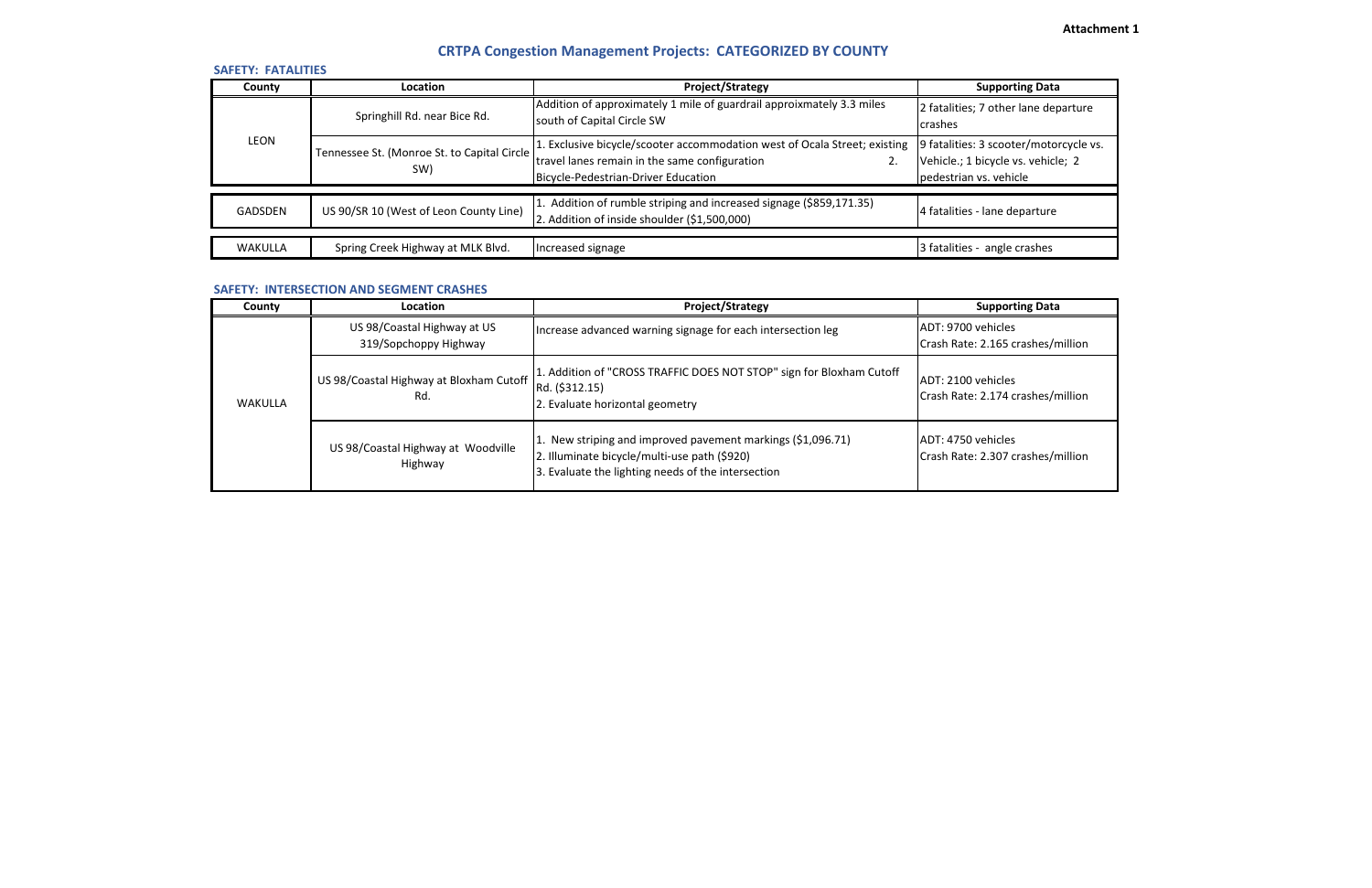| Countv | Location                                                  | <b>Project/Strategy</b>                  | <b>Supporting Data</b> |
|--------|-----------------------------------------------------------|------------------------------------------|------------------------|
| Leon   | Old Bainbridge Rd.<br>(Tharpe St. to Macomb/Tennessee St) | Land use coordination; access management | V/C Ratio              |

### **CONGESTION PROJECTS/STRATEGIES - RECOMMENDED STUDIES**

| County | Location                           | <b>Project/Plan of Action</b>                                               | <b>Supporting Data</b>             |
|--------|------------------------------------|-----------------------------------------------------------------------------|------------------------------------|
| Leon   | Monroe St. at Gaines St.           | Signal timing optimization; coordination/integration of traffic information | <b>Average Daily Bottleneck Du</b> |
|        |                                    | systems                                                                     | Imin                               |
|        | Monroe St. at Tennessee St.        | Signal timing optimization; coordination/integration of traffic information | <b>Average Daily Bottleneck Du</b> |
|        |                                    | systems                                                                     | lmin                               |
|        | Tennessee St. at Capital Circle NW | Signal timing optimization; access management; coordination/integration     | <b>Average Daily Bottleneck Du</b> |
|        |                                    | of traffic information systems                                              | lmin.                              |
|        |                                    |                                                                             |                                    |

| LEON | US 90/Mahan Dr. at Capital Circle NE | <b>Example:</b> Fatal accident on I-10 resulting in closure of I-10 westbound<br>between Exits 203 and 209. Traffic diverted to US 90 to US 319 to I-10.<br>Resulting bottleneck lasted from 3:10 PM until 5:10 PM with peak queue<br>length of 4.3 miles | Continue coordin<br>lof traffic informat<br><b>levents</b> |
|------|--------------------------------------|-----------------------------------------------------------------------------------------------------------------------------------------------------------------------------------------------------------------------------------------------------------|------------------------------------------------------------|
|------|--------------------------------------|-----------------------------------------------------------------------------------------------------------------------------------------------------------------------------------------------------------------------------------------------------------|------------------------------------------------------------|

| County      | Location                                             | <b>Project/Strategy</b>                                                                                                                                                                              | <b>Supporting Data</b>                                     |
|-------------|------------------------------------------------------|------------------------------------------------------------------------------------------------------------------------------------------------------------------------------------------------------|------------------------------------------------------------|
| <b>LEON</b> | Calhoun St. (Thomasville Rd. to Tennessee<br>$St.$ ) | Evaluate intersection for further need of traffic control devices                                                                                                                                    | Multiple crashes due to speeding                           |
|             | Betton Rd.                                           | Origin/Destination Study to evaluate additional access point for Betton<br><b>Hills</b>                                                                                                              | V/C Ratio<br>Buffer Time Index: Westbound P<br>Peak - 2.71 |
|             | US 27/N. Monroe St.<br>(John Knox to I-10)           | Study feasibility of capacity improvements from Callaway Rd. to John Knox<br>Rd.                                                                                                                     | V/C Ratio<br>Buffer Time Index: Southbound /<br>Peak - 1.4 |
|             | US 90/Mahan Dr. at Capital Circle NE                 | Specific study to address intersection congestion; flyover included in 2040<br>Cost Feasible Plan                                                                                                    | Average Daily Bottleneck Duratio<br>lmin.                  |
|             | Thomasville Rd. at N Monroe St.                      | Evaluate N Calhoun St. and Thomasville Rd intersection for accessibility<br>issues and queue length problems; signal timing optimizaiton;<br>coordination/integration of traffic information systems | <b>Average Daily Bottleneck Duratio</b><br>min             |

## **SAFETY/FATALITIES: PROJECTS UNDERWAY/COMPLETED TO ADDRESS IDENTIFIED ISSUE**

| County           | Location                                   | <b>Project/Strategy</b>                                       | <b>Supporting Data</b>         |
|------------------|--------------------------------------------|---------------------------------------------------------------|--------------------------------|
| Leon             | Woodville Highway (in Woodville)           | Lighting Study: Project #4395762; FDOT                        | 3 fatal accidents, night; 1 pe |
|                  |                                            | 1. Lighting Study: Project #4395792; FDOT                     |                                |
|                  | Pensacola St. (Appleyard Dr. to Ocala Rd.) | 2. Coordinate with StarMetro on stop location: Stop Relocated | 1 fatality and multiple serior |
|                  |                                            | 3. Bicycle-Pedestrian-Driver Education                        |                                |
| Leon             | Crawfordville Hwy. at Shelfer Rd.          | 1. Lighting Study Completed                                   | 2 Pedestrian fatalities, night |
|                  |                                            | 2. Bicycle-Pedestrian-Driver Education                        |                                |
|                  |                                            | 1. Addition of inside shoulder                                |                                |
| <b>JEFFERSON</b> | SR 20/Apalachee Pkwy at Leon/Jeffersn      | 2. Cross slope correction                                     | 3 fatalities - lane departure  |
|                  | County Line                                | 3. Evaluation of curve radii                                  |                                |
|                  |                                            |                                                               |                                |

ttleneck Duration - 42

ottleneck Duration - 40

Autleneck Duration - 20

nation and integration ation systems during

x: Westbound PM

x: Southbound AM

ttleneck Duration - 53

ttleneck Duration - 28

, night; 1 pedestrian

Itiple serious injuries

### **CONGESTION: SEGMENTS**

### **CONGESTION: BOTTLENECKS - RECURRING CONGESTION**

### **CONGESTION: BOTTLENECKS - NON-RECURRING CONGESTION EXAMPLE**